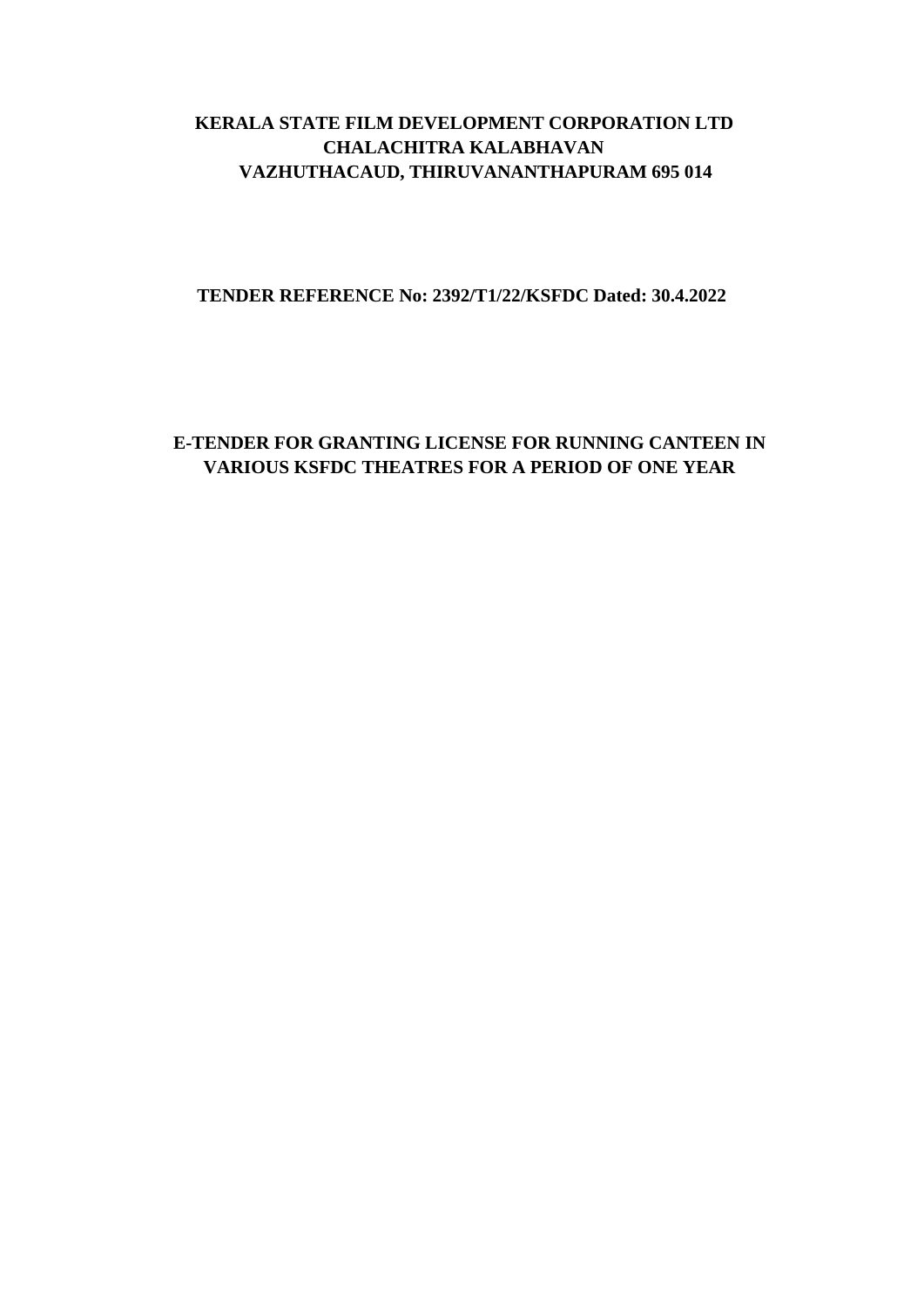# **KERALA STATE FILM DEVELOPMENT CORPORATION LTD VAZHUTHACAUD, THIRUVANANTH/PURAM – 695 014**

Ph: 0471 2325325

email: [ksfdcltd@gmail.com](mailto:ksfdcltd@gmail.com) web site: [www.ksfdc.in](http://www.ksfdc.in/)

| Tender No:2392/T1/22/KSFDC        | Dated: 30/4/2022                                                                           |
|-----------------------------------|--------------------------------------------------------------------------------------------|
| Description of Tender             | Granting license for running canteen in various<br>KSFDC Theatres for a period of one year |
| Period of License                 | One year from the date of agreement                                                        |
| Date of Issue of Tender           | 30.04.2022                                                                                 |
| Bid submission end date           | 16.05.2022, 6.00 PM                                                                        |
| <b>Technical Bid Opening date</b> | 18.05.2022, 3.00 PM                                                                        |
| <b>Tender Processing Fee</b>      | $Rs.2655/-$ (Including GST)                                                                |
| <b>Earnest Money Deposit</b>      | Rs.20,000/-                                                                                |

**Managing Director, KSFDC**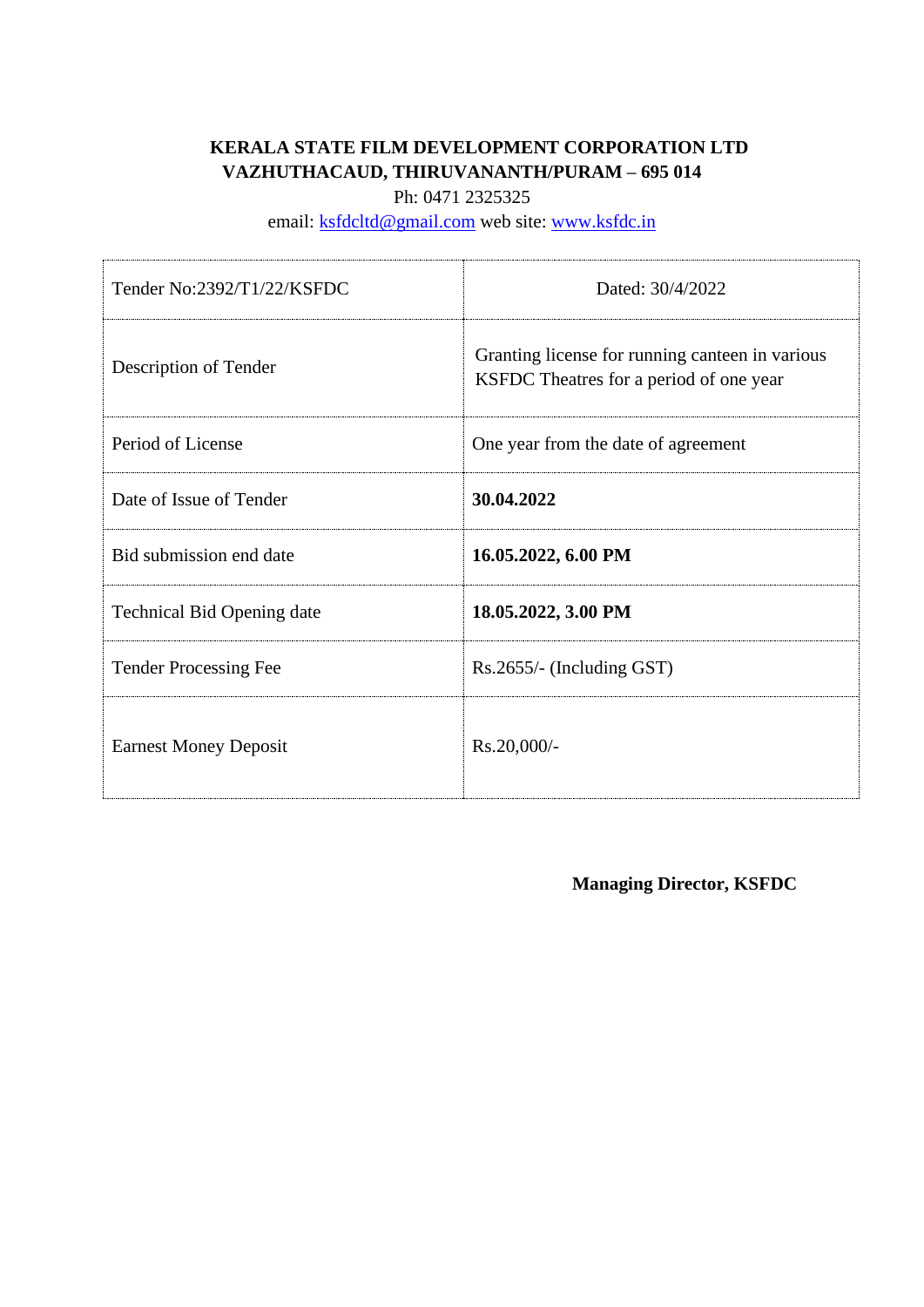### **I.NOTICE INVITING TENDERS**

Kerala State Film Development Corporation (KSFDC) propose to give license for running Canteen in **KSFDC Theatres** at various units**.** The KSFDC is on the lookout for agencies in the field of food industry/catering services with below eligibilities. The rates shall be quoted for all units or individual units.

### **1. ELIGIBILITY**

- **1.** The tenderer shall be registered catering/food supply firm with five years of experience in the field
- **2.** The tenderer shall have valid GST registration.
- **3.** The tenderer shall have at least one employee per unit who is professionally qualified in catering.
- **4.** Those who have outstanding dues/arrears to the KSFDC as on the date of submission of tender or defaulters of the provisions of the Agreements executed with the KSFDC previously or contractual agreements executed by the KSFDC with whom had been terminated prematurely due to breach are not eligible to participate in the tender.

### **2. SUBMISSION OF PROPOSALS**

- 2.1 The tender documents can be downloaded from the website www.etenders.kerala.gov.in.
- 2.2 Both technical and financial bids shall be submitted only through https://etenders.kerala.gov.in and in accordance to the instructions given in this tender document. For technical bid, the tenderer shall submit certificates to prove eligibility conditions. The financial bid offering the rates should be submitted in BOQ specific to the tender. The financial bids submitted in any other format will be treated as nonresponsive and not be considered for evaluation.
- 2.3 Proposals must be direct, concise, and complete. KSFDC will evaluate bidder's proposal based on its clarity and the directness of its response to the requirements as outlined in the tender document.
- 2.4 Tenders not properly filled, mutilated with incorrect calculations or not complying with the general conditions will be rejected.
- 2.5 Tenders received without e-mail address and contact number of the tenderer will not be considered.
- 2.6 Any attempt on the part of the tenderers or their agents to influence the Officers of the Corporation in their favor by personal canvassing with the Officers concerned will disqualify the tenderers.
- 2.7 Interested bidders are requested to clarify their doubts regarding tender and seek information on the assignment. KSFDC will discuss and review the queries and provide reply through the KSFDC website/through email.
- 2.8 If the tender is made by an individual, it shall be signed with his full name and complete address shall be given in Annexure 1 and submit a copy of Electoral ID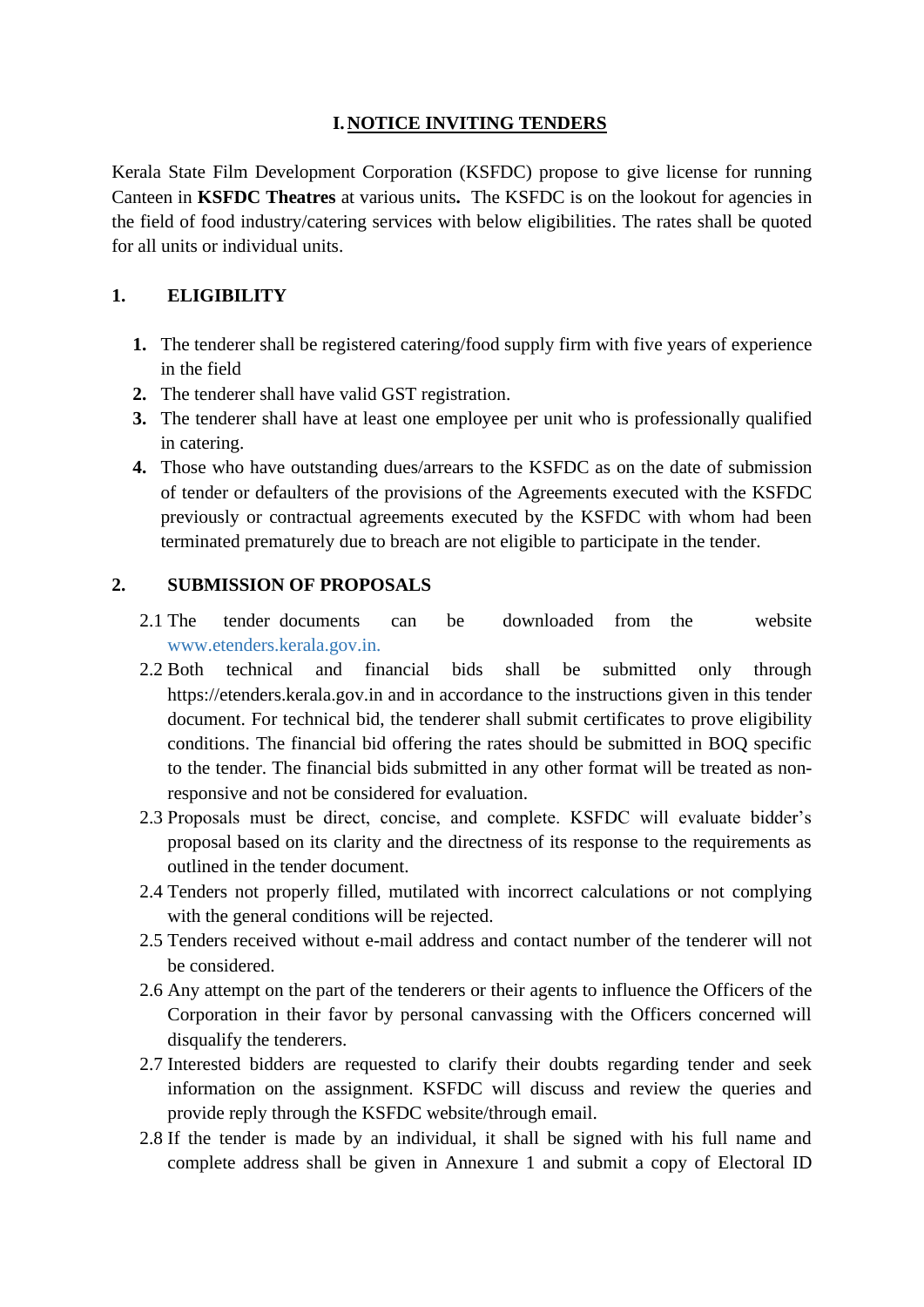Card/Aadhaar card along with the tender. If it is made by partnership firm, tender documents shall be signed with the co- partnership name by a member of the firm who shall sign his own name and give the name and address of each partner of the firm and attach a copy of 'Power of Attorney' with the tender authorizing him to sign on behalf of the other partners. A certified copy of the 'Registered Partnership Deed' shall also be submitted along with the tender. In case the tender is made by or on behalf of a company incorporated under the Companies Act, 1956, tender documents shall be signed by the Managing Director or by one of the Directors duly authorized on this behalf and shall include a copy of the 'Power of Attorney' with the tender. A certified copy of the registered deed shall also be submitted along with the tender.

- 2.9 The tenderer should submit along with his tender the scanned copy of a preliminary agreement executed and signed in Kerala Stamp Paper of value Rs. 200/- purchased in the Kerala State. A specimen form of agreement is given in annexure-2 to this tender. Tenders without the agreement in stamp paper will be rejected outright. But in deserving cases when agreement has not been received, the Corporation may exercise its discretion and call upon such tenderer to submit the agreement within a period of ten days from the date of issue of such intimation, if the Corporation is satisfied that the omission to forward the agreement along with the tender was due to causes beyond the control of the tenderer and was not due to any negligence on his part.
- 2.10 At any time prior to the deadline for submission of the tender, KSFDC may for any reason, modify the tender document. The amendment document shall be made applicable in e-tender site and such amendments shall be binding on all the bidders.
- 2.11 Bidders while participating in online tenders published in Government of Kerala's e-procurement website www.etenders.kerala.gov.in should pay applicable Tender Fee and Earnest Money Deposit **(**EMD) and should ensure the following:
	- i. Payment through SBI MOPS is only allowed in the e-tender portal
	- ii. The bidder has to remit Rs.2655/- (inclusive of 18% GST) as Tender Processing Fee.
	- iii. An amount of 20,000/- has been fixed as EMD.
	- iv. EMD of unsuccessful bidder will be discharged/ returned.
	- v. The successful bidder's EMD will be discharged upon the bidder signing the contract and furnishing the Performance Security Deposit.
	- vi. No interest will be paid for the EMD submitted.

#### *The EMD will be forfeited, if a tenderer*;

- i. Misrepresents facts or submit fabricated / forged/ tampered/ altered / manipulated documents during verification of tender process.
- ii. Withdraws its bid after the opening of bid within the bid validity period.
- iii. A successful bidder, fails to sign the contract after issuance of Letter of acceptance.
- iv. Fails to furnish performance security after issuance of Letter of acceptance.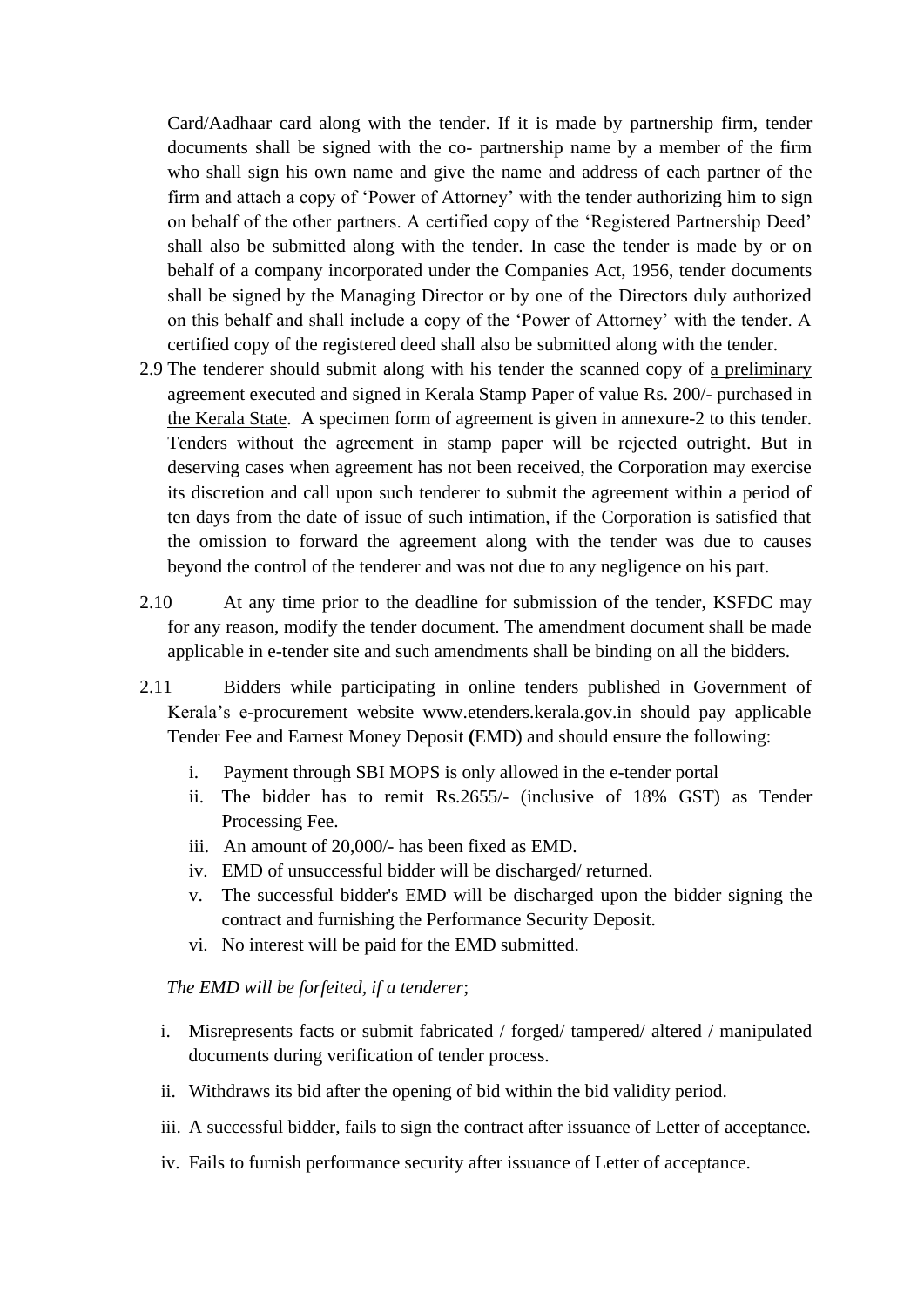2.12 Every tenderer is expected to inspect each Theatre complex and acquaint himself with the locations of canteen counters ear marked, conditions, approaches, availability of water and electricity, show timings etc. before quoting his offer. He must go through all the terms and conditions and other details in the tender documents.

### **3. OPENING AND EVALUATION OF PROPOSAL**

- 3.1 Technical proposals will be opened online, by Managing Director, KSFDC or her authorized representative or by a committee constituted for this purpose, on **18.05.2022, 3.00 PM**
- 3.2 Financial bid will not be opened until technical evaluation has been completed, results approved and notified to all qualified bidders eligible for bid opening.
- 3.3 Subject to the owner's (KSFDC) right to accept any tender, and to reject any or all tenders, the owner will award the contract to the tenderer whose bid has been determined to be substantially responsive to the tender documents and who has offered the **highest** Tender Price for the respective unit provided further that the tenderer has the capability and resource to carry out the contract effectively.

# **4 ACCEPTANCE OF TENDER**

- 4.1 **The offer of tenderers who has offered the highest tender price for each Theatre unit will be accepted for the respective units.**
- 4.2 **The successful tenderers should remit the full tender amount offered within 07 days of receipt of communication to that effect.** If the tenderer fails to remit the full tender amount within notice date KSFDC will be at liberty to cancel the tender and forfeiting the EMD. In that case KSFDC will have the right to invite and finalize fresh tender.
- 4.3 If failure to remit the full tender amount as specified above the offer will be cancelled and the EMD will be wholly forfeited, and loss if any sustained by KSFDC will be recovered from the tenderer through suitable means including RR proceeding.
- 4.4 The successful tenderer shall obtain statutory license from concerned authority for running canteen at his own expense and responsibility.
- 4.5 The successful tenderer shall, before signing the Agreement and within the period specified in the letter of acceptance of his tender, deposit a sum equivalent to 2.5 percent of the amount offered as Performance Security Deposit for the satisfactory fulfillment of the contract. The EMD of successful tenderer may be adjusted towards the security deposit. If the successful tenderer fails to deposit the security and execute the agreement as stated above, the earnest money deposited by him will be forfeited to the KSFDC and contract arranged elsewhere at the defaulter's risk and any loss incurred by the KSFDC on this account will be recovered from the defaulter who will, however, not be entitled to any gain accruing thereby.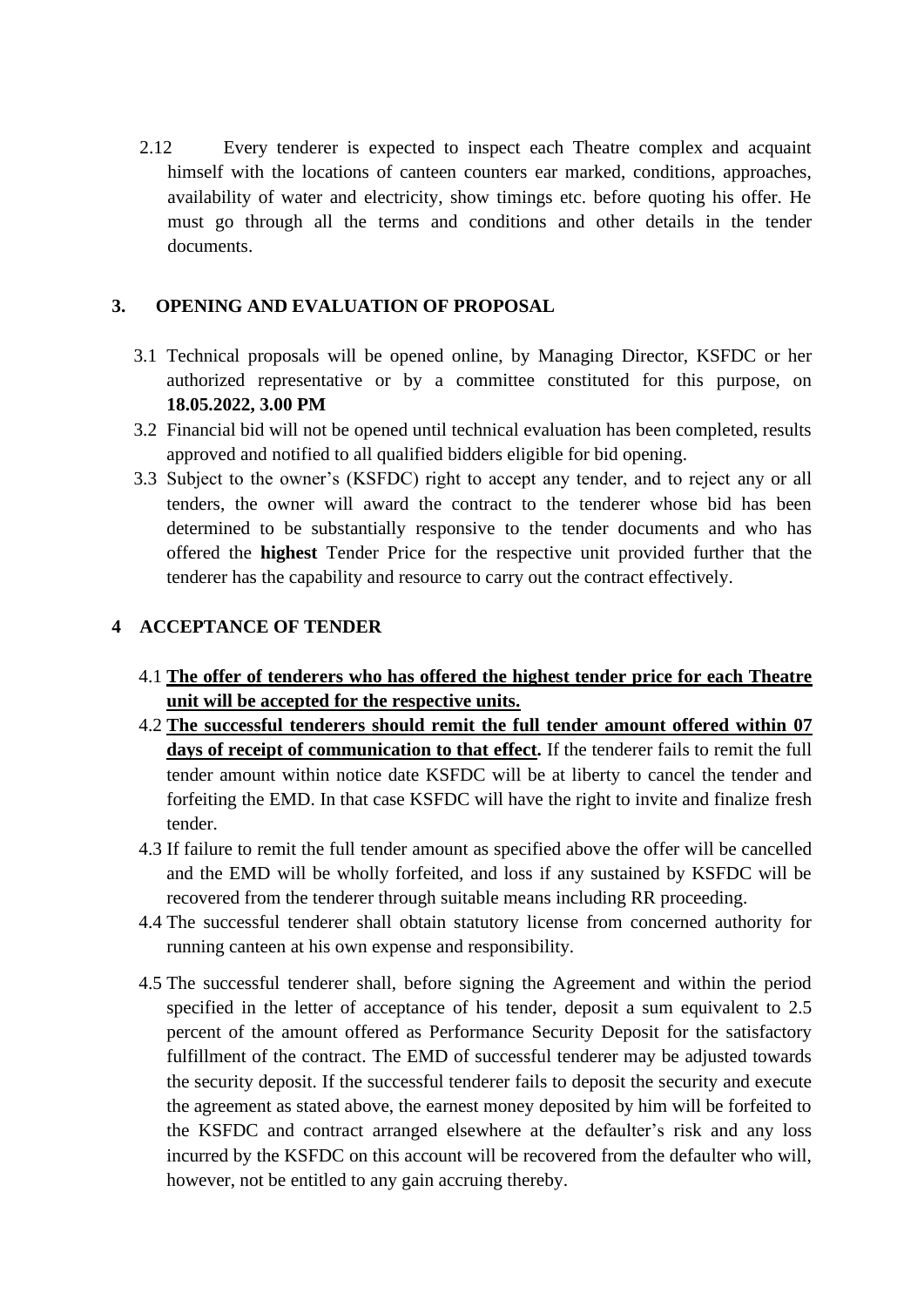- 4.6 The security deposit shall, subject to the conditions specified therein be returned to the contractor within three months after the expiration of the contract, but in the event of any dispute arising between the KSFDC and the contractor the KSFDC shall be entitled to deduct out of the deposit or the balance thereof, until such dispute is determined the amount of such damages, costs, charges and expenses as may be claimed. The same may also be deducted from any other sum which may be due at any time from the KSFDC to the Contractor.
- 4.7 Communications of acceptance of the tender normally constitutes a concluded contract. Nevertheless, the successful tenderer shall also execute an agreement for the due fulfillment of the contract within the license period. The tenderer shall have to pay all stamp duty, lawyer's charges and other expenses incidental to the execution of the agreement. Failure to execute the agreement within the period specified will entail penalties. A specimen form of agreement is given in annexure 3 to this tender.
- 4.8 Special conditions, if any, of the tenderers attached with the tenders will not be applicable to the contract unless they are expressly accepted in writing by the Corporation.

#### **5. PERIOD OF VALIDITY**

The tender shall remain valid for acceptance for a period of 90 days from the last date of submission of the tenders. If any tenderer withdraws his tender before the said period or makes any modifications in terms and conditions of the tender, the KSFDC has the liberty to forfeit the said Earnest Money Deposit.

#### **6. RUNNING OF CANTEEN**

- 6.1 The running of Canteen shall be carried out under the directions of the Manager/Owner at the Theatres. On acceptance of the tender, the contractor shall intimate the name of his accredited representative who would be supervising the Canteen and would be responsible for taking instructions from the Manager/Owner.
- 6.2 The Manager's decision with regard to quality food items and workmanship will be final and binding. Any items rejected by the Manager shall be immediately removed by the contractor and replaced by materials as per the specifications and standards
- 6.3 No part of the contract shall be sublet without the written permission of the KSFDC nor shall transfers be made by Power of Attorney authorizing others to run the Canteen.
- 6.4 The contractor must co-operate and co-ordinate with other contractors involved in the function of Theatres.
- 6.5 KSFDC will only provide specified area at the theatres listed in **Annexure 4**. No other space in the theatre shall be used for the canteen by the licensee. The tenderer has to make all the facilities like counter, tops sinks, storage facilities, furniture etc., wherever required the design of which shall be submitted along with the tender. The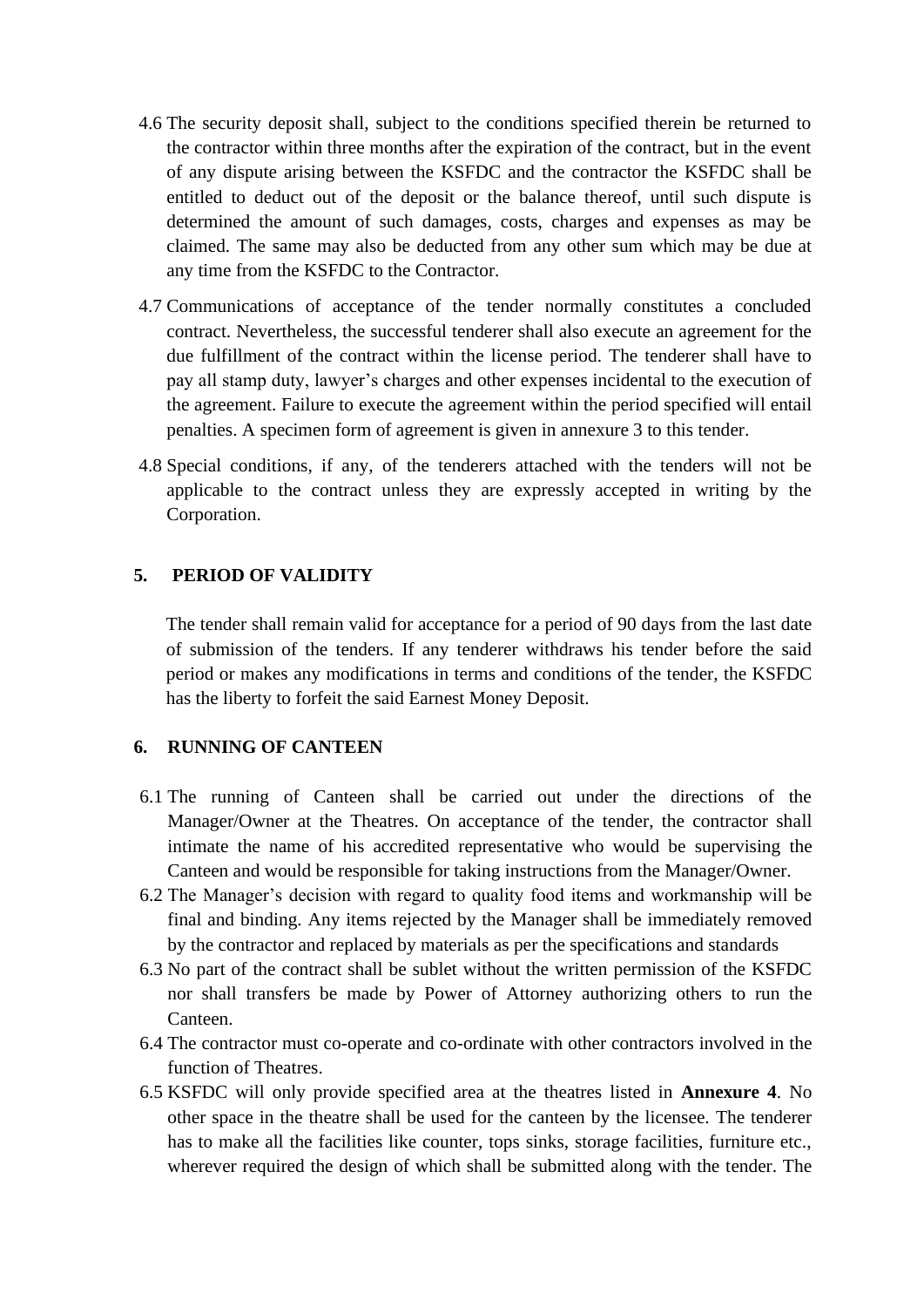design shall be got approved by KSFDC before construction and suggestions of KSFDC to be incorporated.

### **7. PERIOD OF CONTRACT**

7.1 **The total license period for running Canteen will be one year, which may be extended based on performance, and requirement of KSDFC.** The extension will be under the discretion of KSDFC. Commencement of the period shall be considered from the date of the agreement/Commencement of canteen.

This notice inviting tender will form part of the tender document.

I/We hereby declare that I/We have read and understood the above instructions and the terms and conditions mentioned above are binding on me/us.

**Signature of the Tenderer**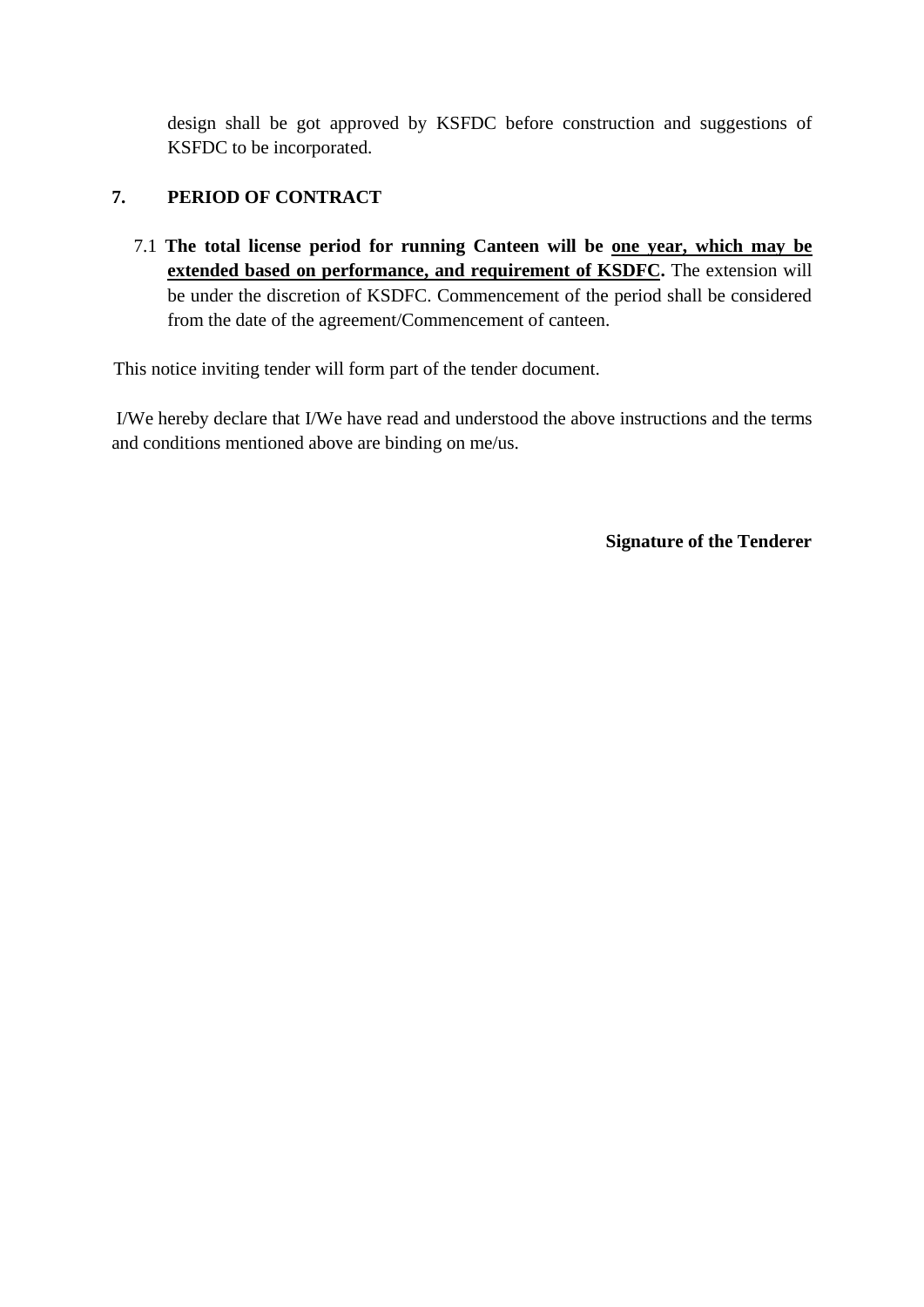#### **II.GENERAL TERMS AND CONDITIONS**

- **1.** The successful tenderer shall, before signing the agreement and within the period specified in the letter of acceptance of his tender, deposit a sum equivalent to 2.5 percent of the amount offered as security for the satisfactory fulfillment of the contract. If the successful tenderer fails to deposit the security and execute the agreement as stated above the earnest money deposited by him will be forfeited to the KSFDC and contract arranged elsewhere at the defaulters' risk and any loss incurred by the KSFDC on this account will be recovered from the defaulter who will, however, not be entitled to any gain accruing thereby.
- **2.** The security deposit shall, subject to the conditions specified therein be returned to the contractor within three months after the expiration of the contract, but in the event of any dispute arising between the KSFDC and the Licensee the KSFDC shall be entitled to deduct out of the deposit or the balance thereof, until such dispute is determined the amount of such damages, costs, charges and expenses as may be claimed. The same may also be deducted from any other sum which may be due at any time from the KSFDC to the Contractor.
- **3.** The Licensee shall not assign or make over the contract on the benefits or business thereof to any other person or body.
- **4.** All expenses and damages caused to the KSFDC by any breach of contract by the contractor shall be paid by the contractor to the KSFDC, and may be recovered from him under the provisions of the Revenue Recovery Act on force in the State.
- **5.** (i) In case, any difference or dispute arises in connection with the contract all legal proceedings relating to the matter shall be instituted in the Court within whose jurisdiction the KSFDC Head Office situates.

(ii) The KSFDC has the right to revoke the agreement if the service of the licensee is found to be unsatisfactory and damaging to the reputation of the theatres by giving one month's notice.

- **6.** Any sum of money due and payable to the contractor (including security deposit refundable to him) under the contract may be appropriated by the KSFDC for the payment of a sum of money arising out of or under any other contract made by the Contractor with the KSFDC or any other person authorized by the KSFDC.
- **7.** Every notice hereby required or authorized to be given may be either given to the Contractor personally/email or left at his residence or last known place of abode or address, or may be handed over to his agent personally, or may be addressed to the Contractor by post at his usual or last known place of abode or business and if so addressed and posted, shall be deemed to have been served on the Contractor on the date which, in the ordinary course of post, a letter so addressed and posted would reach his place of abode or business.
- **8.** KSFDC will only provide specified area at the theatres listed in **Annexure 4**. No other space in the theatre shall be used for the canteen by the licensee. The tenderer has to make all the facilities like counter, tops sinks, storage facilities, furniture etc., the design of which shall be submitted along with the tender. The design shall be got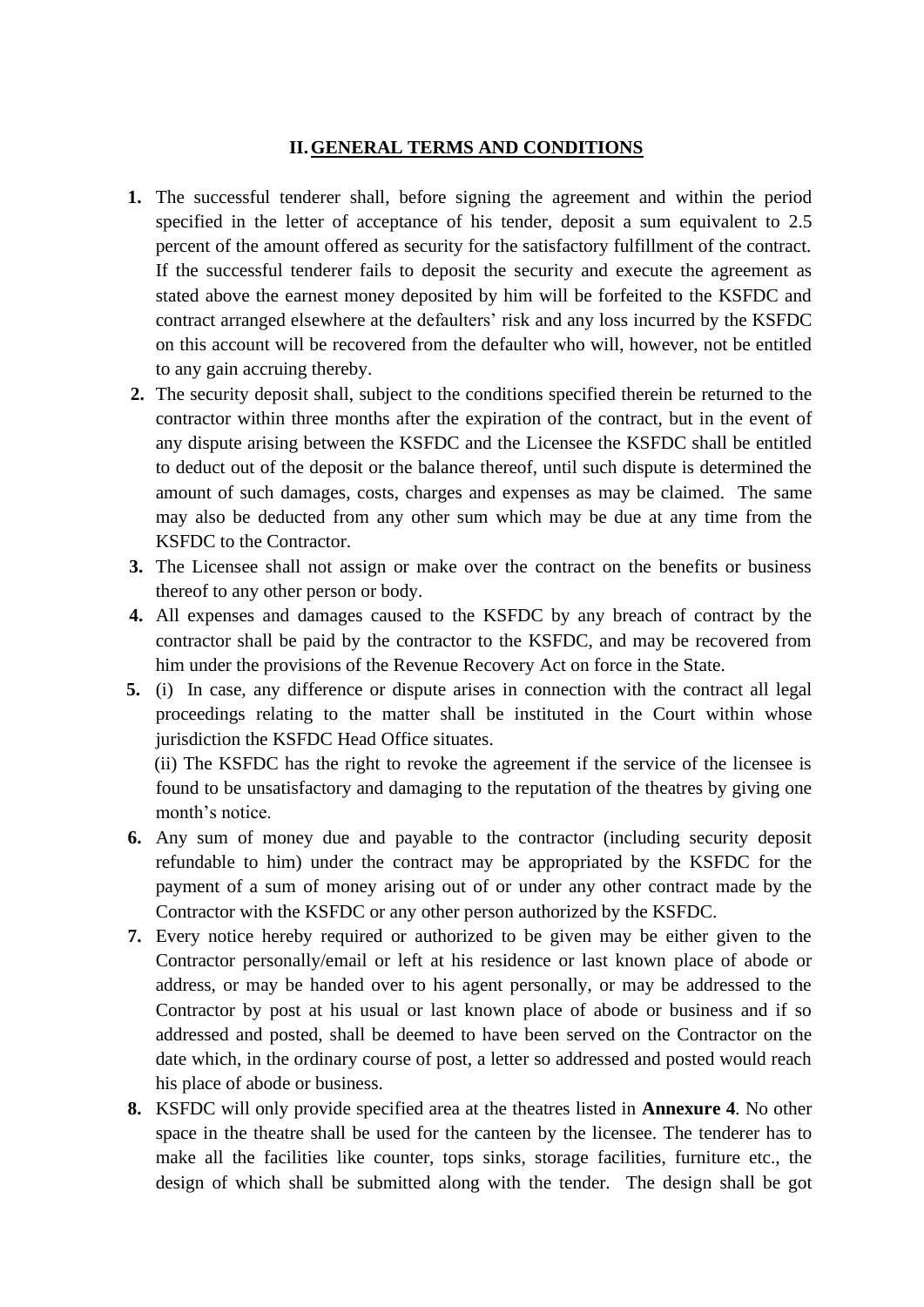approved by KSFDC before construction and suggestions of KSFDC to be incorporated.

- **9.** The licensee shall submit details of all electrical equipment wattage to be used for running canteen before executing agreement. The charges are to be assessed on the basis of an anticipated total wattages (kw) that shall be connected in the area earmarked for running canteen average working hours standard diversity of use and the ruling tariff rate of KSEB. The licensee shall have liberty to reassess the charges in the event of tariff revision or additional equipments used by the licensee. The licensee shall pay **Rs.1,00,000/- per location** in advance to the owner as miscellaneous charges per year towards use of other utility charges. The Licensee shall submit equipment details before executing final agreement. If the cost of power and water consumption exceeds the amount of advance received such amounts will be recovered from the security deposit paid and if the cost of consumption is lower than the cost received, balance amount will be refunded for the licensee.
- **10.** The tenderer is liable to remove all his belonging from theatre premises within 3 days from the date of completion of contract period. Otherwise KSFDC will be at liberty to remove the belongings, and expenses met with will be recovered from Security Deposit or other earful means.
- **11.** Special conditions apply to the food/Snacks to be served and with the day to day functioning of the Canteen are as below,
	- i. Snacks/soft drinks supplied in the Canteen shall be of branded items only. Locally made and mixed drinks shall not be sold.
	- ii. The tenderer will be allowed to serve snacks and other approved food items. But as far as possible these have to prepare at outside facilities except for popcorn, tea and coffee. The tenderer shall give a list of item of snacks, food and soft drinks to be served at the Canteen with their brand details and suggested pricing.
	- iii.At the theatres the tenderer shall make available facilities for the clean storage of snacks and food items. Under no circumstances food items shall be kept open. Food and snacks shall be served in containers only with paper packing. Facilities/methods to be employed for these shall be described in detail.
	- iv. Proper cleaning methods shall be adopted to maintain utmost cleanliness and hygienic standards in the Canteen and its services. Efficient system of waste management shall be adopted. Tenderer may describe the method they adopt for maintaining hygienic standards and waste management. The successful tenderer has to make the arrangements accordingly.
	- v. Plastic cups and containers will not be allowed. Only paper cups and containers will be allowed.
	- **12.** Conditions not covered above, but covered in the final agreement the format of which is enclosed also will be treated.
	- **13.** The KSFDC shall have the right to cancel the tender proceedings without assigning any reasons.
	- **14.** The decision of MD, KSFDC shall be final in case of any dispute arising out of tender proceedings.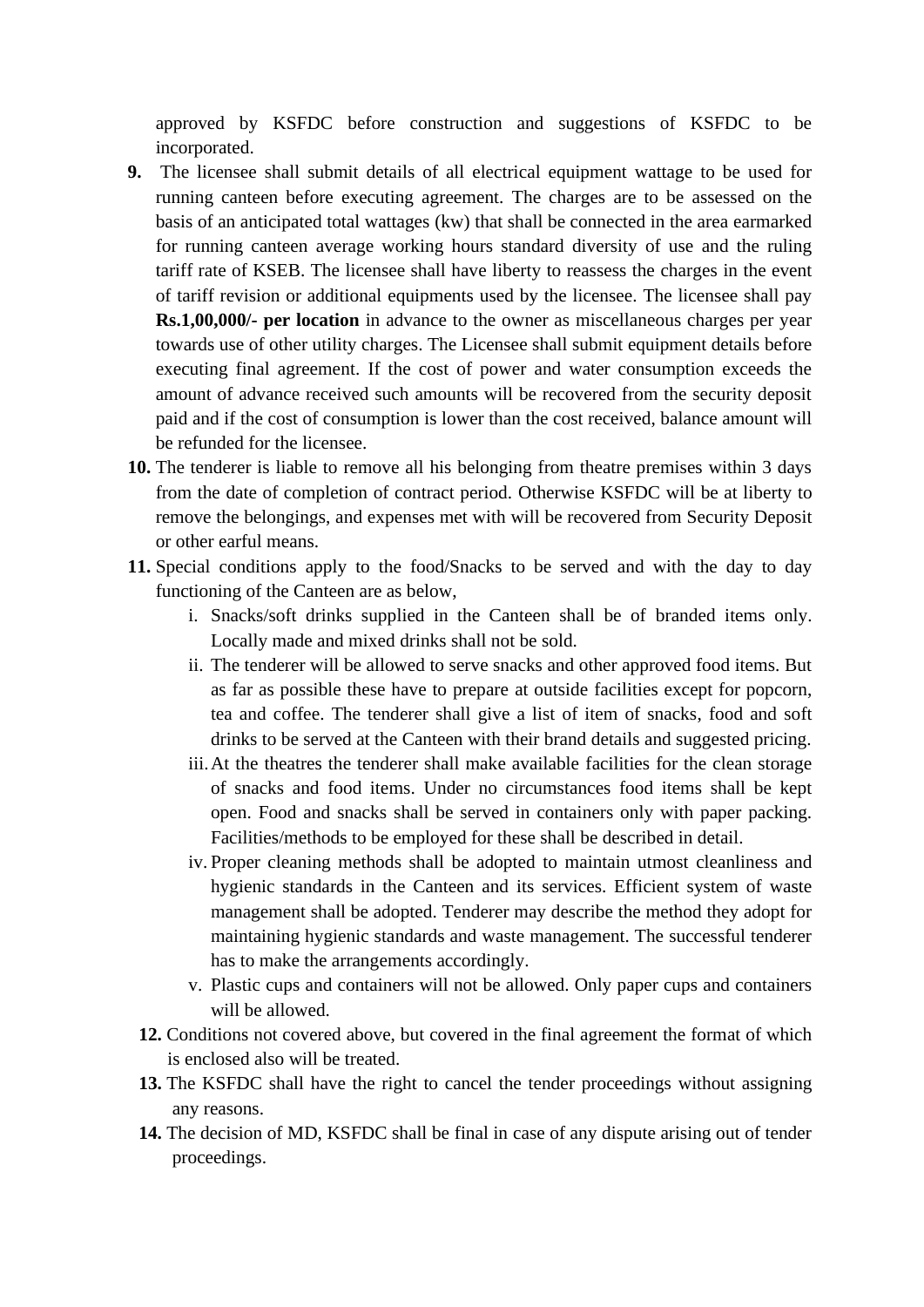**15.** No compensation or extension of contract period on event of non-screening days during the contract period is allowed.

I/We hereby declare that I/We have read and understood the terms and conditions mentioned above are binding on me/us.

**Signature of the Tenderer**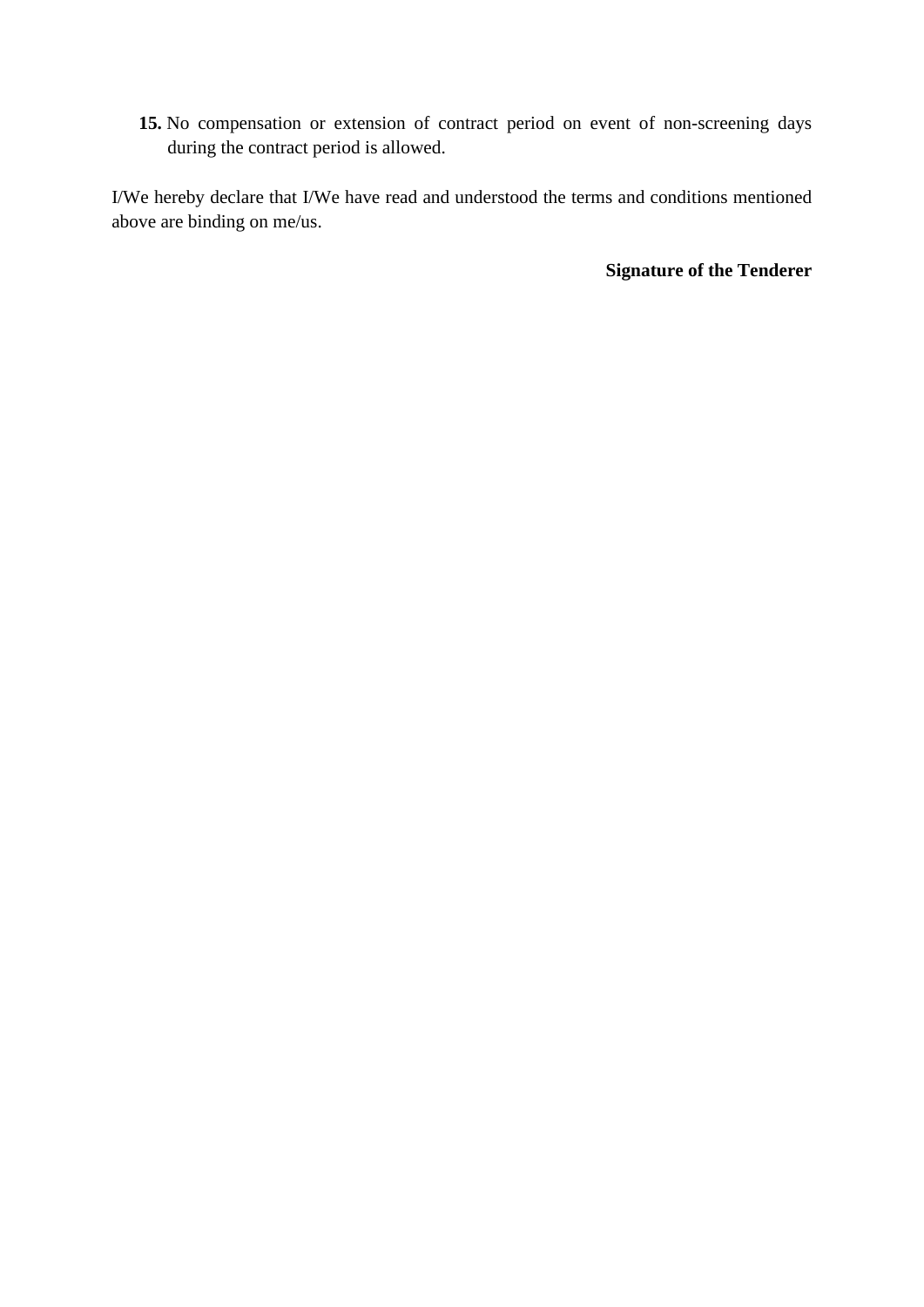# **III. ANNEXURE 1: GENERAL INFORMATION ABOUT THE APPLICANT**

| 1. | Name of Tenderer:                                      |                                                                                     |
|----|--------------------------------------------------------|-------------------------------------------------------------------------------------|
|    | (in block letters)                                     |                                                                                     |
| 2. | Address in full                                        |                                                                                     |
|    | a) Postal:                                             |                                                                                     |
|    |                                                        |                                                                                     |
|    |                                                        |                                                                                     |
|    |                                                        |                                                                                     |
|    |                                                        |                                                                                     |
|    |                                                        |                                                                                     |
|    |                                                        |                                                                                     |
| 3. | b) Permanent:                                          |                                                                                     |
|    |                                                        |                                                                                     |
|    |                                                        |                                                                                     |
|    |                                                        |                                                                                     |
| 4. |                                                        |                                                                                     |
|    |                                                        |                                                                                     |
|    | <b>GST Number</b>                                      |                                                                                     |
|    |                                                        |                                                                                     |
| 5. |                                                        |                                                                                     |
|    | <b>PAN Number</b>                                      |                                                                                     |
|    |                                                        |                                                                                     |
|    |                                                        |                                                                                     |
| 6. |                                                        |                                                                                     |
|    | Electoral ID/Aadhaar No.                               |                                                                                     |
|    |                                                        |                                                                                     |
|    | I/We have read the terms and conditions of the tender. |                                                                                     |
|    | I/We shall abide fully by the conditions prescribed.   |                                                                                     |
|    |                                                        | I/We enclosed a copy of the terms and conditions duly signed by me/us on all pages. |
|    |                                                        | I/We hereby solemnly declare that all the above information given by me/us true.    |
|    |                                                        |                                                                                     |
|    | Place:                                                 |                                                                                     |
|    |                                                        |                                                                                     |
|    | Date                                                   | Signature of Tenderer                                                               |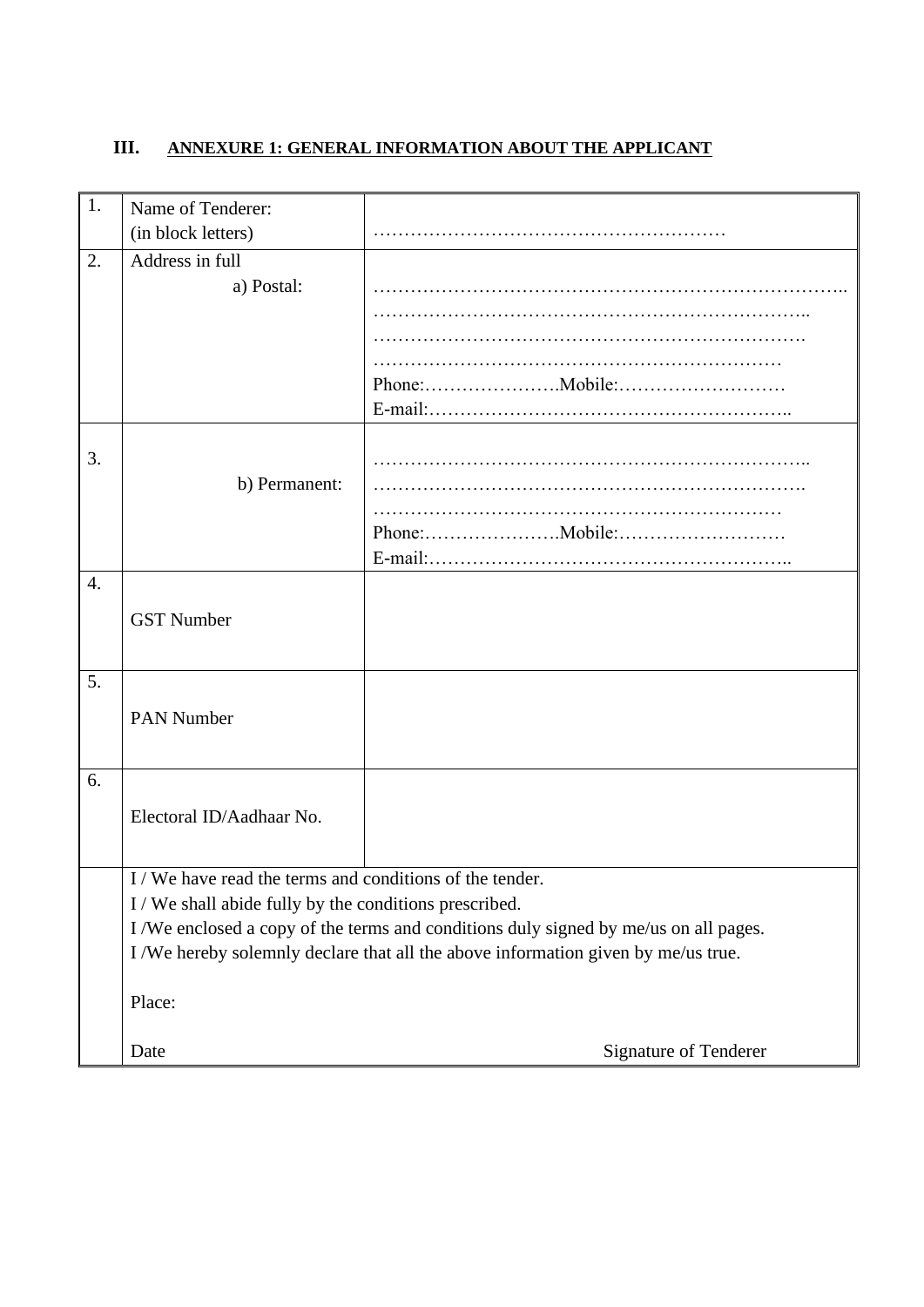### **IV. ANNEXURE 2: FORMAT FOR PRELIMINARY AGREEMENT**

(To be submitted with Tender) (Stamp Paper worth Rs.200/-)

Articles of agreement executed on this the ……. day of ……………………………………………………………………… Two thousand twenty-two BETWEEN Kerala State Film Development Corporation Ltd. (hereinafter referred to as the 'Corporation/KSFDC') on the one part and . ………………………………………………………………………………… …….…………

…………………………………………………………………………………………………..

(H.E. name and address of the tenderer) (Hereinafter referred to as 'the bounden') of the other part.

WHEREAS in response to the Notification No:2392/T1/22/KSFDC dated 30.04.2022 the bounden has submitted to the KSFDC e- tender for granting license for running Canteen in various **KSFDC Theatres for a period of one year'** subject to the terms and conditions contained in the said tender.

Now THESE PRESENTS WITNESS and is hereby mutually agreed as follows.

In case the tender submitted by the bounden is accepted by the KSFDC and the contract for running canteen is awarded to the bounden, the bounden shall within 7 days of acceptance of his tender shall remit full contract amount, security deposit, auxiliary charges and execute an agreement with the KSFDC incorporating all the terms and conditions under which the KSFDC accepts his tender.

In witnesses whereof ………………………………………………………………….

(H.E. name and designation) for and on behalf of the Kerala State Film Development Corporation Ltd. and Shri. ………………………………………………………..

The bounden have hereunto set their hands the day and year shown against their respective signatures.

Signed by Shri …………………………………………………. (date ) ………………………

In the presence of Witnesses:

1. …………………………………………………..

2. …………………………………………………..

Signed by Shri ………………………………………………………….(date)

………………………..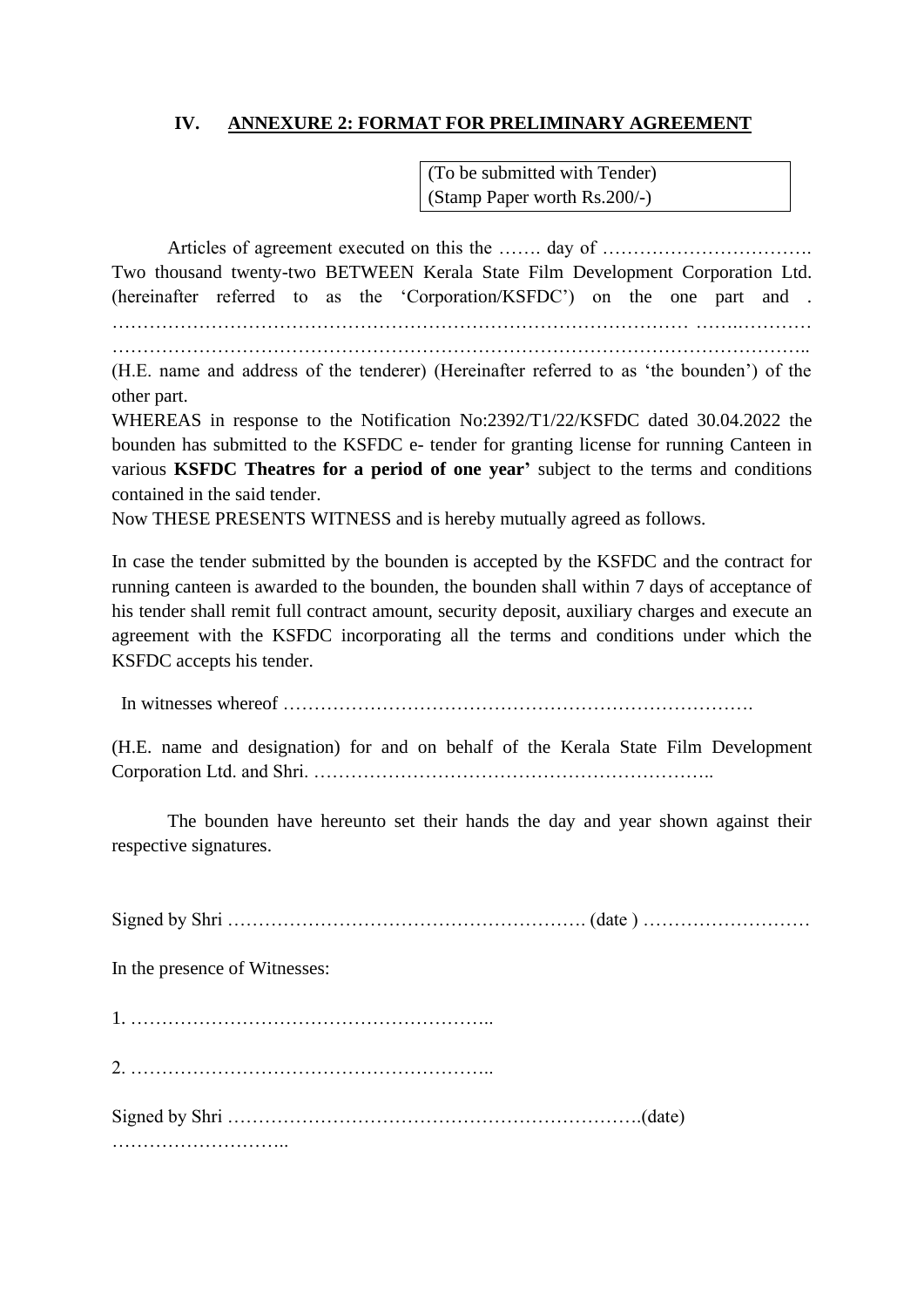In the presence of Witnesses: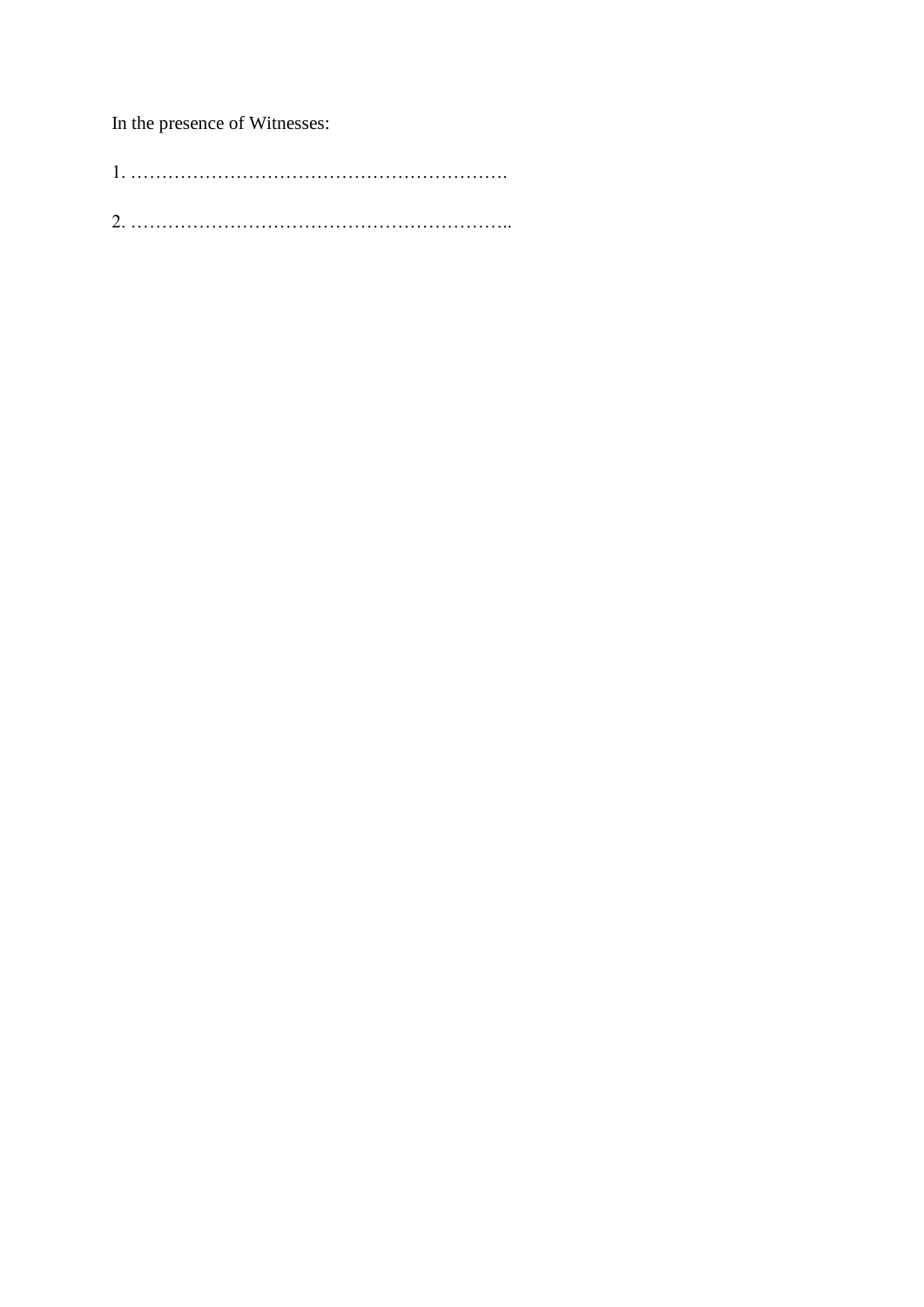### **V. ANNEXURE 3: FORMAT FOR FINAL AGREEMENT**

To be executed if awarded (Stamp Paper worth Rs. 200/-)

#### **FINAL AGREEMENT**

Agreement executed on this the ……........ day of Two Thousand twenty-two between ……………………………………………………………………..…………………………… ……………………………………………………………………………………… …………. (hereinafter called the Licensee) and Kerala State Film Development Corporation represented by its Managing Director (hereinafter called the Licensor) on the other part.

Whereas the Licensor has tendered for running the canteen as per tender notification No:2392/T1/22/KSFDC dated 30.04.2022 published on 30.04.2022 and the tender notification shall form part of this agreement as if incorporation herein.

Whereas the Licensor is the owner of KSFDC Theatres at various units and whereas the Licensor is desirous of granting outright license for running Canteen at the said Theatres. And whereas the Licensor after having considered the offer made by the Licensee has accepted the Licensee's offer of Rs……………….. (Rupees ……………… ……………………………………………………………………) for Canteen. Now this agreement witnesses and it is hereby agreed by and between the parties hereto as follows:

1. The Licensor hereby grant to the Licensee …………………………………………… ………………………………………………………………………………………… ……………………………………………………………………………………… Outright license for running the Canteen in ………….. Theatre owned by KSFDC

for a period of ONE year from …………….

- 2. The Licensee has remitted license fee to the Licensor a sum of Rs……………… . The same state of the state of the state of the state of the state of the state of the state of the state of the state of the state of the state of the state of the state of the state of the state of the state of the st
- 3. The Licensee had remitted Rs……………………… being 2.5% of the license amount as Security Deposit with the Licensor for canteen and the same will be refunded only after the expiry of the contract period after deducting dues, if any, to the Licensor, without interest. The Licensee has remitted Rs......................... towards the auxiliary/miscellaneous charge.
- 4. The Licensee shall exhibit the rates of food items supplied in the canteen. Any change in rates of food items should be with prior mutual agreement by the Licensor and Licensee.
- 5. The Licensee shall keep the premises always clean and adopt modern hygienic standards and employ suitable and scientific method for waste disposal.
- 6. The Licensee shall not keep or distribute any alcoholic drinks or other prohibited in the canteen. Locally made/ mixed drinks will not be sold by the licensee.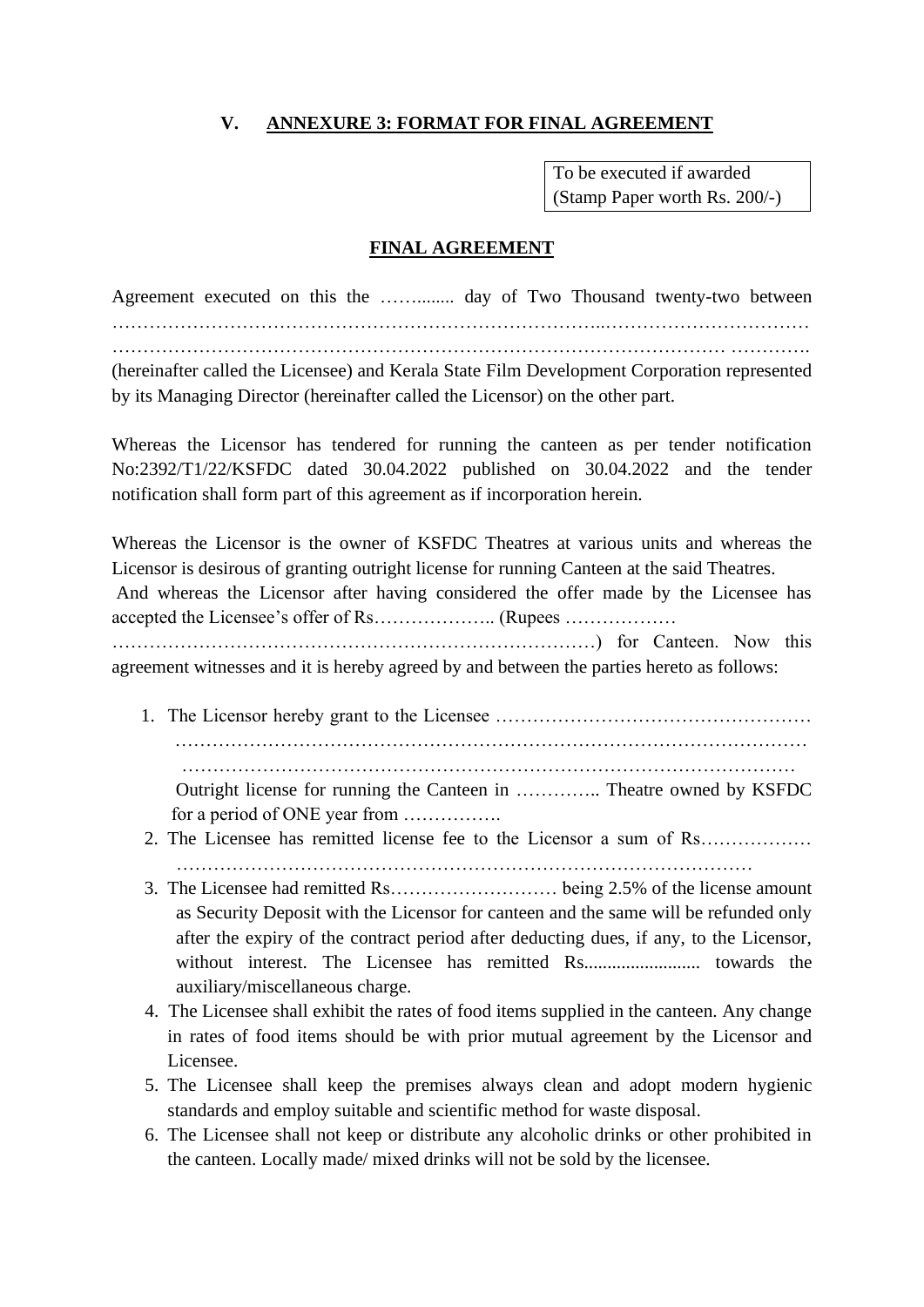- 7. The Licensee shall not supply food items in plastic plates and cups prohibited by Government. Licensee may keep food items properly covered and will make available proper facilities for storage.
- 8. The Licensee shall obtain proper license from local authorities and remit necessary tax for running the canteen.
- 9. **The Licensee shall not engage more than 03 employees for running the Canteen. The names and addresses of the persons so employed by the Licensee should be furnished to the Theatre Manager along with their photo ID cards. Licensee shall have at least one employee who is professionally qualified in catering.**
- 10. The Licensee shall supply **uniform** to the employees appointed for running the canteen. Such employees should adhere to the rules and regulations of the Licensor when they are within the premises of the Licensor. The staff to be engaged by the licensee shall always behave in a most customer friendly manner. If any complaint is received and found to be true with respect to any employee of canteen, licensee shall remove him from the services upon instruction from licensor.
- 11. The Licensee will be allotted space depending upon the availability at the theatres for the storage of items. The licensee shall remit @ Rs.100/- per sq. feet. per month towards rental for the same.
- 12. The Licensor will permit the Licensee to install Bottle cooler, Popcorn machine and freezer.
- 13. The licensee at his own cost will make available the furniture for the canteen.
- 14. The Licensee is fully responsible for any damage caused to the property of the Theatre by him/his staff.
- 15. Any dispute arising out of this agreement shall be settled by mutual discussion and if not resolved, courts in Thiruvananthapuram shall have exclusive jurisdiction over the matters pertaining to the agreement in the first instance.
- 16. The tender conditions attached to the tender form and signed by the Licensee would also form a part of this agreement.
- 17. The Licensor shall permit 10 minutes' interval during every show till the end of the lease period of the contract.
- 18. The licensee has provided his email address to the licensor and communications sent to the e-mail address will be deemed as received by he licensee.
- 19. The Licensee agrees that all sums found due to the Licensor under or by virtue of these presents shall be recoverable from him and his properties movable and immovable under the provisions of the Revenue Recovery Act for the time being in force as though they are arrears of land revenue or in any other manner as the Licensor may deem fit. In deciding that sum of money is due to Licensor under or by virtue of this deed the Licensee agrees that the decision of the Licensor shall be final and conclusion and shall be binding on the Licensee.

In witness whereof the Licensee and Shri…………………………………………..(name and

designation) for and on behalf of the Licensor have hereunto set their hands.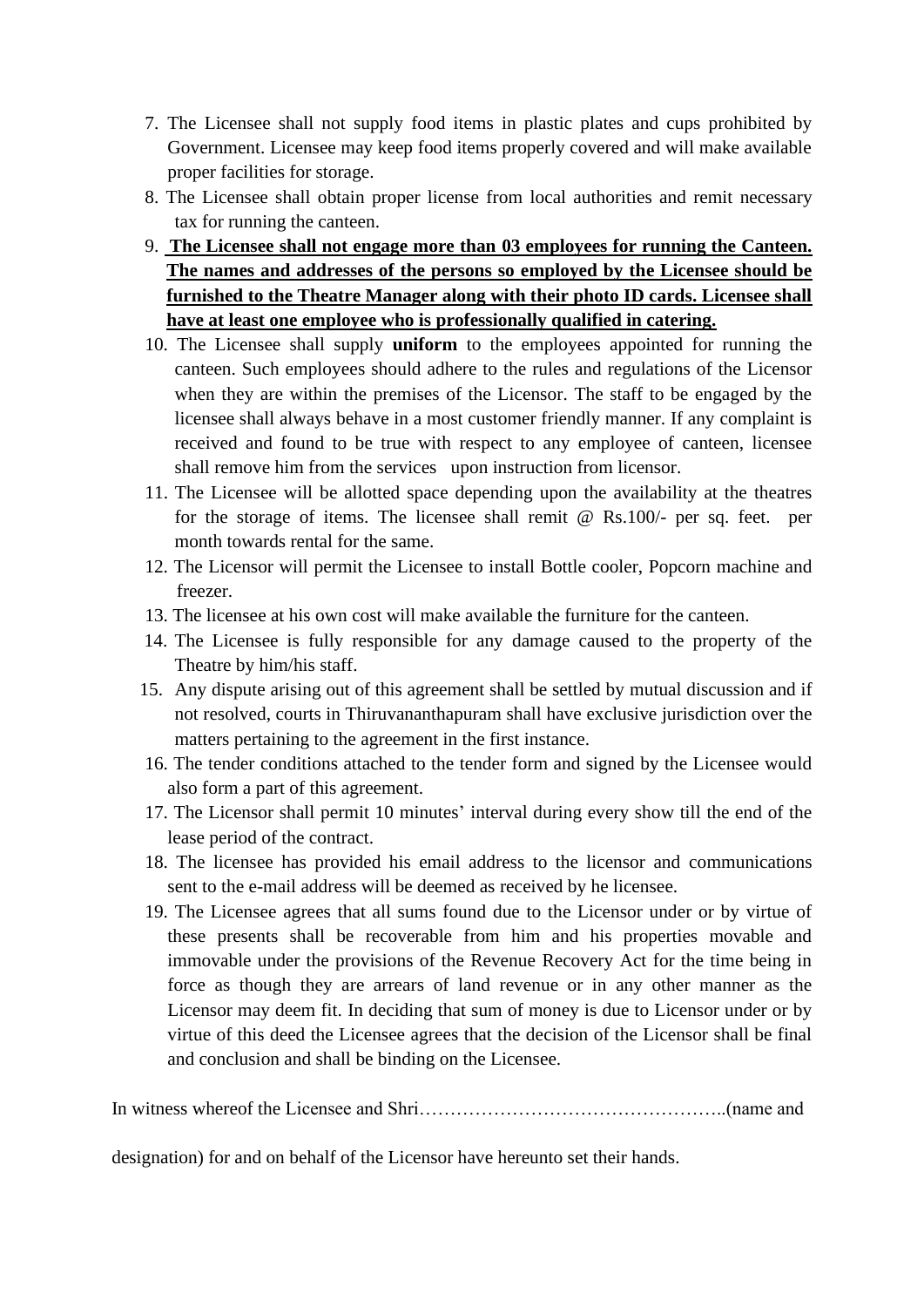Signed, sealed and delivered by

…………………………………………………………..

(Licensee)

In the presence of witness: (1)

(2)